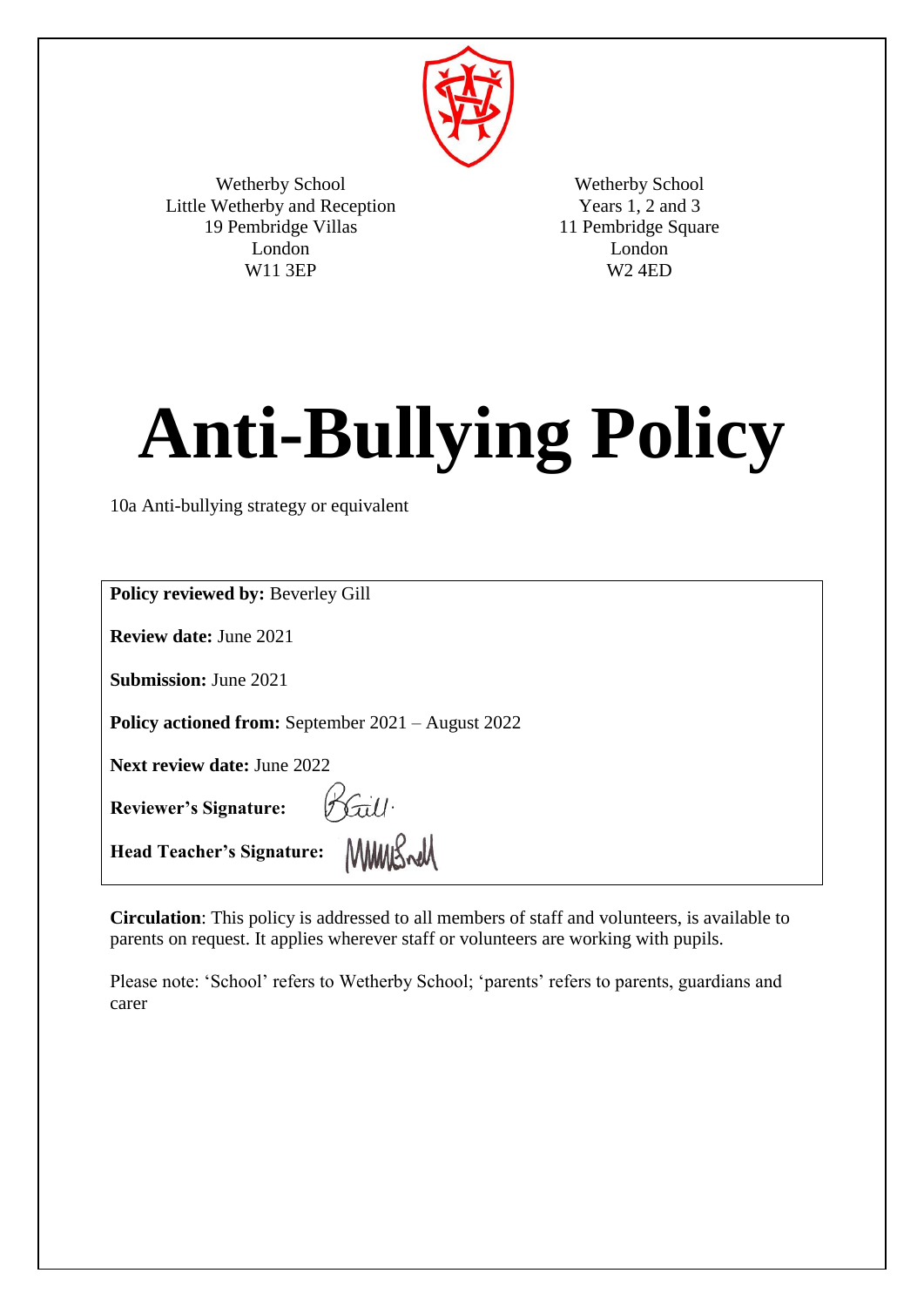

# **Wetherby School**

# **Anti-Bullying Policy**

As laid out in the DFE document 'Preventing and Tackling Bullying' (July 2017) the Government defines bullying as:

*'Bullying is behaviour by an individual or group, repeated over time, that intentionally hurts another individual or group either physically or emotionally. Bullying can take many forms (for instance, cyber-bullying via text messages, social media or gaming, which can include the use of images and video), and is often motivated by prejudice against particular groups, for example on grounds of race, religion, gender, sexual orientation, special educational needs or disabilities, or because a child is adopted, in care or has caring responsibilities. It might be motivated by actual differences between children, or perceived differences. Stopping violence and ensuring immediate physical safety is obviously a school's first priority but emotional bullying can be more damaging than physical; teachers and schools have to make their own judgements about each specific case.'*

This policy is written in conjunction with the DfE Document 'Preventing and Tackling Bullying' (July 2017): [https://www.gov.uk/government/publications/preventing-and](https://www.gov.uk/government/publications/preventing-and-tackling-bullying)[tackling-bullying](https://www.gov.uk/government/publications/preventing-and-tackling-bullying) This policy works in conjunction with our Behaviour and Discipline Policy, our Relationships Education policy and our Safeguarding Children Policy. This policy applies to all children in the school, including those in the EYFS.

# **Policy Statement**

At Wetherby School we are committed to providing a caring, friendly and safe environment for all our boys so they can learn and play in a relaxed and secure environment. By providing this environment we believe that all pupils will be able to reach their individual potential. Bullying of any kind is unacceptable and will not be tolerated in our school. Stopping violence and ensuring immediate physical safety is a priority however we are aware that emotional bullying can be more damaging than physical. We take all incidents of bullying seriously. Bullying hurts. No-one deserves to be a victim of bullying. Everybody has the right to be treated with respect and pupils who are bullying others need to learn different ways of behaving.

At Wetherby School, we acknowledge that bullying does happen from time to time and it would be unrealistic to claim that it does not. When bullying does occur, everyone should be able to tell somebody about it and know that incidents will be dealt with promptly and effectively in accordance with our anti-bullying policy. Our Anti-Bullying Policy forms a fundamental part of our approach to providing excellent pastoral care to all pupils.

Key documents with which this policy is in accordance:

- The Children's Act 1989
- Education and Inspections Act 2006
- The Equality Act 2010
- The Education Act 2011
- Working Together to Safeguard Children July 2018
- DfE Preventing and Tackling Bullying July 2017
- Education (Independent Schools Standards) (England) Regulations 2014
- Keeping Children Safe in Education September 2021
- Independent Schools Inspectorate Handbook The Regulatory Requirements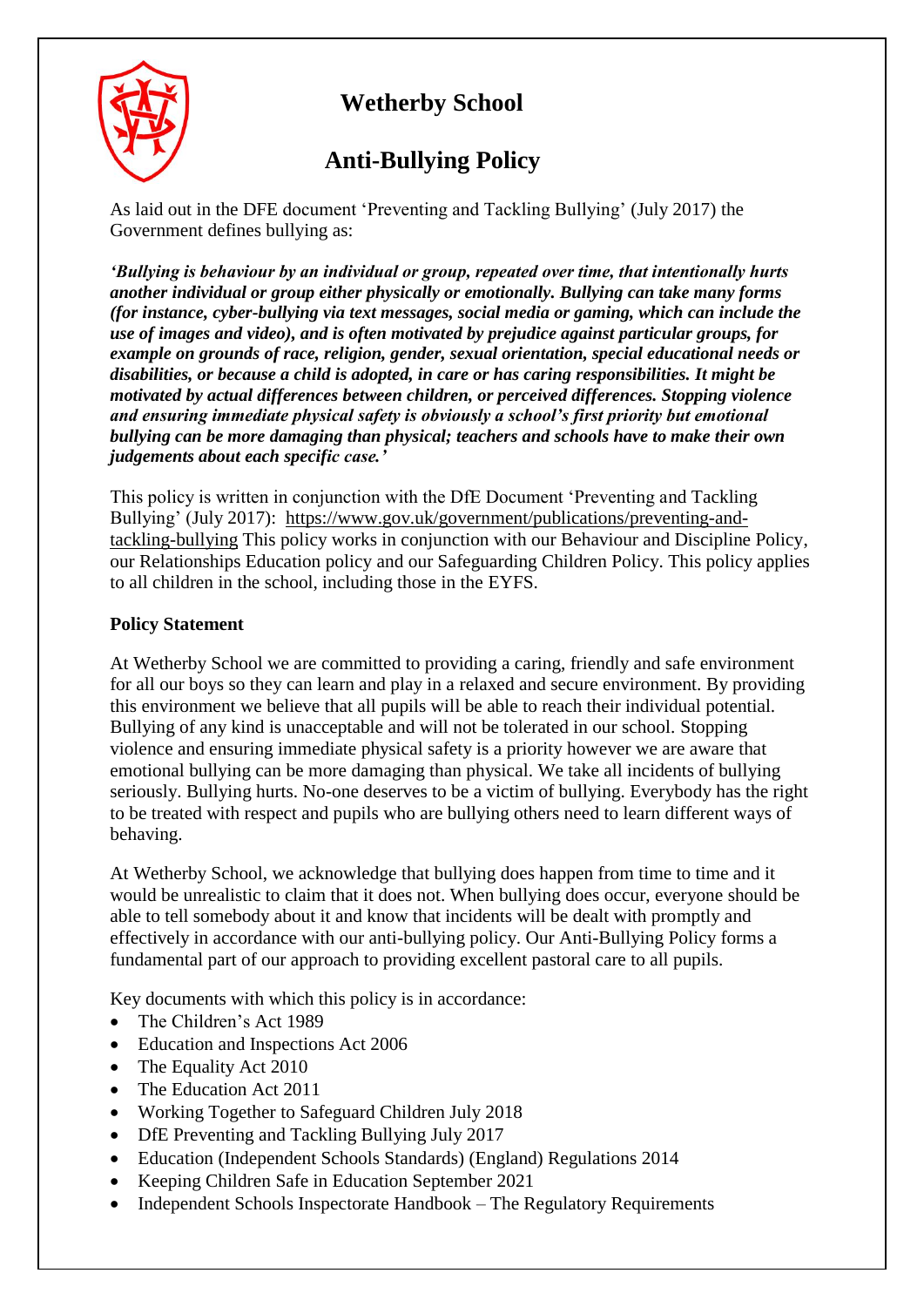#### **Aims and Objectives**

The aim of this policy is to try and prevent and deal with any behaviour that is deemed as bullying. The implementation of this policy will create an ethos where bullying is regarded as unacceptable, whether this is in person or via the use of electronic media, so that a safe and secure environment is created where everyone can work to the best of their ability and learn. All members of the school have a responsibility to recognise bullying when it occurs and to take appropriate action in accordance with the school policy.

This will happen in the following ways:

- The school will have measures in place to prevent all forms of bullying and will have an effective anti-bullying strategy
- The school will meet the recommended requirements for all schools to have an antibullying policy in place
- The school will work closely with other professional agencies to ensure that children stay safe as stated in The Children Act 1989, The SEN and Disability Act 2001, The Education and Inspections Act 2006, The Children Act 2004, Working Together to Safeguard Children (July 2018) and Keeping Children Safe in Education (September 2021)
- All teaching and non-teaching staff, pupils and parents will have an understanding of what bullying is
- All teaching and non-teaching staff will know what the school policy is on bullying and will consistently and swiftly follow it when bullying is reported
- All pupils and parents will know what the school policy is on bullying and what they can do if bullying occurs. This information can be found on the school website
- Allegations of bullying can be brought to the attention of staff either by the victim(s), their friend(s) or their parent(s)/guardian(s)
- The school will encourage good behaviour which will be part of the school's Behaviour and Discipline Policy. All children, parents and staff will be aware of this policy
- Pupils and parents will be assured that they will be supported when bullying is reported
- Whole school initiatives (staff training, celebration assemblies etc) and pro-active teaching strategies (learning for life lessons and form time) will be used throughout the school to reduce the opportunities for bullying to occur
- A positive, caring ethos will be created within the school environment where everyone can work, play and express themselves, free from the fear of being bullied
- Under no circumstances will bullying be tolerated
- Our anti-bullying approach works in conjunction with other school policies, especially the Behaviour and Discipline Policy, Relationships Education Policy, Safeguarding Policy, Equal Opportunities Policy, Fundamental British Values Policy, E-Safety Policy, Pastoral Care Policy, Social Media Policy and ICT Usage Policy as well as our Learning for Life (PSHE) Policy

#### **What is not bullying?**

It is important to understand that bullying is not the odd occasion of falling out with friends, name calling, arguments or when the occasional trick or joke is played on someone. It is bullying if it is done several times on purpose which may result in psychological damage. Children sometimes fall out or say things because they are upset. When occasional problems of this kind arise it is not classed as bullying. It is an important part of children's development to learn how to deal with friendship breakdowns, the odd name calling or childish prank. We all have to learn how to deal with these situations and develop social skills to repair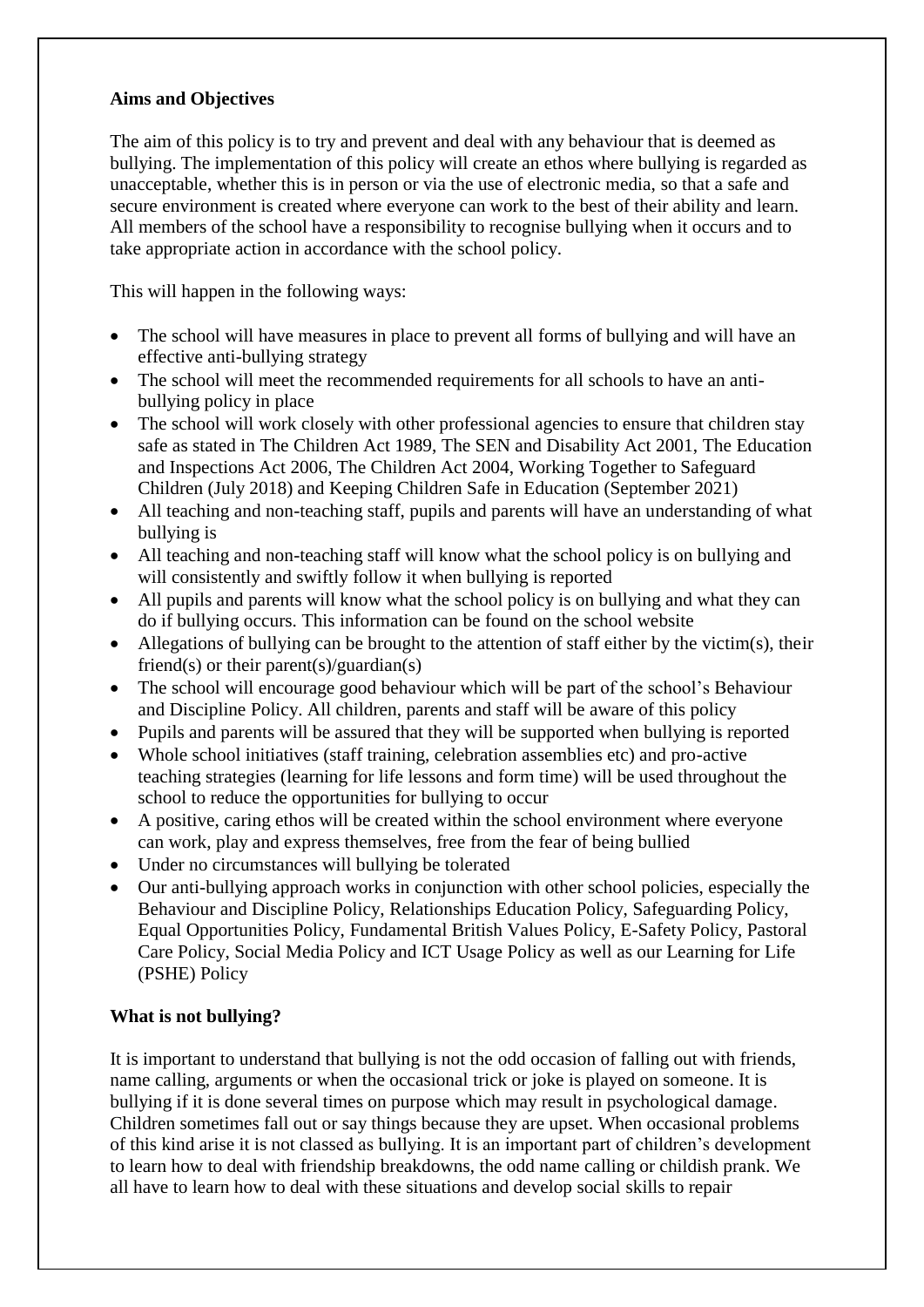relationships. This is reinforced through learning for life lessons, form time, assemblies, stories, workshops, literature and general discussions.

# **What is bullying?**

Bullying refers to deliberate, unprovoked actions by one or more child against another that are meant to cause harm and fear. There is no doubt that the actions are meant to hurt the targeted child and the bully makes it clear that this will happen again. This may be through physical (including sexual), verbal (including cyber technology and SMS messages), and emotional means (by excluding, tormenting or spreading malicious rumours). It can involve manipulating a third party to tease or torment someone. It can involve complicity that falls short of direct participation. Bullying is often hidden and subtle. It can also be overt and intimidatory. These different forms of bullying can cause psychological damage to children.

Bullying may involve actions or comments that are racist, homophobic, which focus on disabilities or other physical attributes (such as hair colour or body shape). It is often motivated by prejudice against particular groups for example on grounds of race, religion, culture, sex, gender homophobia, special educational needs and disability, or because a child is adopted or is a carer. Bullying can happen anywhere and at any time. We always treat it very seriously. It conflicts sharply with the school's policy on equal opportunities, as well as with its social and moral principles.

# **Bullying can be**:

- Emotional being unfriendly, excluding, tormenting (e.g. hiding books, threatening gestures), ridicule, humiliation
- Physical pushing, kicking, hitting, pinching, throwing stones, biting, spitting, punching or any other forms of violence; taking or hiding someone's possessions
- Racial racial taunts, graffiti, gestures, making fun of culture and religion
- Sexual sexual violence or sexual harassment such as, forcing or enticing a child or young person to take part in sexual activities, not necessarily involving a high level of violence, whether or not the child is aware of what is happening. Sexual violence and sexual harassment are not acceptable, will never be tolerated and is not an inevitable part of growing up. Further details can be found in our Safeguarding Policy.
- Homophobic because of, or focussing on the issue of sexuality, including lesbian, gay, bisexual and transgender (LGBT) pupils
- Pupils identifying as transgender or experiencing gender dysphoria (feeling that they belong to another gender or do not conform with the gender role prescribed to them) can also be targeted by bullies
- Verbal name-calling, sarcasm, spreading rumours, teasing, threats
- Cyber Bullying setting up 'hate websites', sending offensive emails or text messages
- Special Educational Needs and Disabilities (SEND) any unfavourable or negative comments, gestures or actions made to someone relating to their disability or special educational needs
- Related to appearance and health conditions
- Related to young carers or looked-after children or linked to home circumstances providing care to someone in their family with an illness, disability, mental health or substance misuse problem.

There is no 'hierarchy' of bullying – all forms of bullying should be taken equally seriously and dealt with appropriately.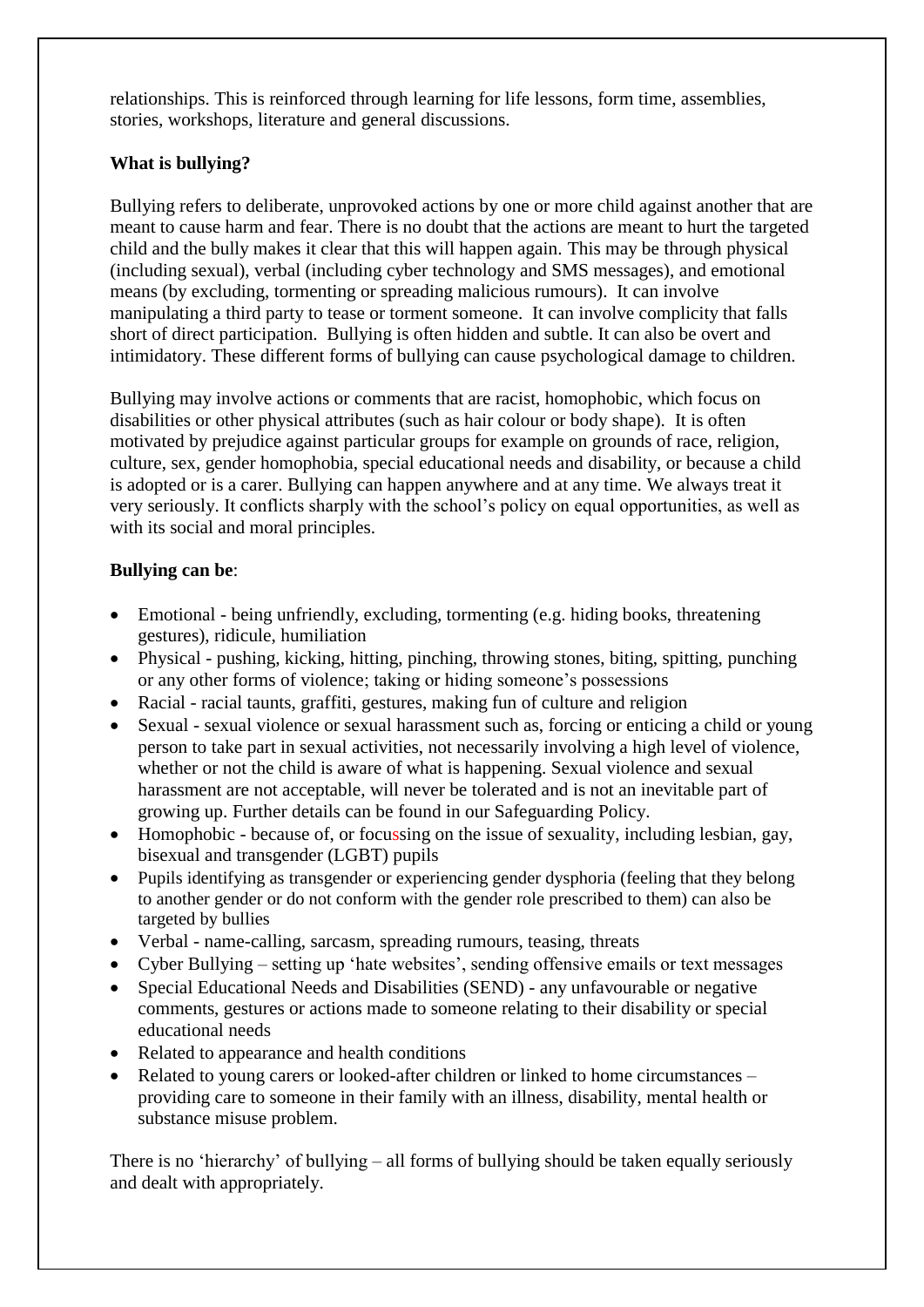The DfE definition includes:

- Hurting, harming or humiliating of another person by physical (including sexual and sexist means)
- Verbal bullying (including electronic media)
- Emotional bullying (by excluding someone, tormenting them or spreading malicious rumours about them)
- Manipulating other people to tease or torment someone
- Complicity that falls short of direct participation of bullying

## **Who can be bullied?**

Bullying can take place between pupils, between pupils and staff, or between staff; by individuals or groups; face to face, indirectly or using a range of cyber-bullying methods.

#### **Where does bullying happen?**

It can happen anywhere – in the classroom, in the corridor, in the toilets, in the dining hall, in the playground, etc. Bullying may also happen on the way to and from school. In such cases, the Headmaster and teachers have the power to discipline children for misbehaving outside the school premises 'to such an extent that is reasonable'. This will be carried out in accordance with the school's policy.

At Wetherby School, we are concerned with our children's conduct and welfare outside as well as inside school and we will do what we can to address any bullying issues that occur off the school premises.

The following steps may be taken to deal with bullying:

- The Headmaster will talk to the local Community Police Officer about a specific problem outside the school premise
- The Headmaster will talk to the transport companies about bullying on school buses
- The Headmaster will talk to the Head Teachers of other schools whose children may be involved in bullying off the school premises
- Discuss coping strategies with parents
- The Headmaster and/or teachers will talk to the children about how to handle or avoid bullying outside the school premises

# **Cyber-bullying**

The rapid development of, and widespread access to, technology has provided a new medium for 'virtual' bullying, which can occur in or outside school. Cyber-bullying is a different form of bullying which can happen at all times of the day, with a potentially bigger audience, and more accessories as people forward on content at a click. Please refer to our E-Safety Policy and ICT Usage Policy.

# **Cyber-bullying – Definition**

The definition of cyberbullying on the [www.stopbullying.gov](http://www.stopbullying.gov/) website is, 'bullying that takes place over digital devices like cell phones, computers, and tablets. Cyberbullying can occur through SMS, Text, and apps, or online in social media, forums, or gaming where people can view, participate in, or share content. Cyberbullying includes sending, posting, or sharing negative, harmful, false, or mean content about someone else. It can include sharing personal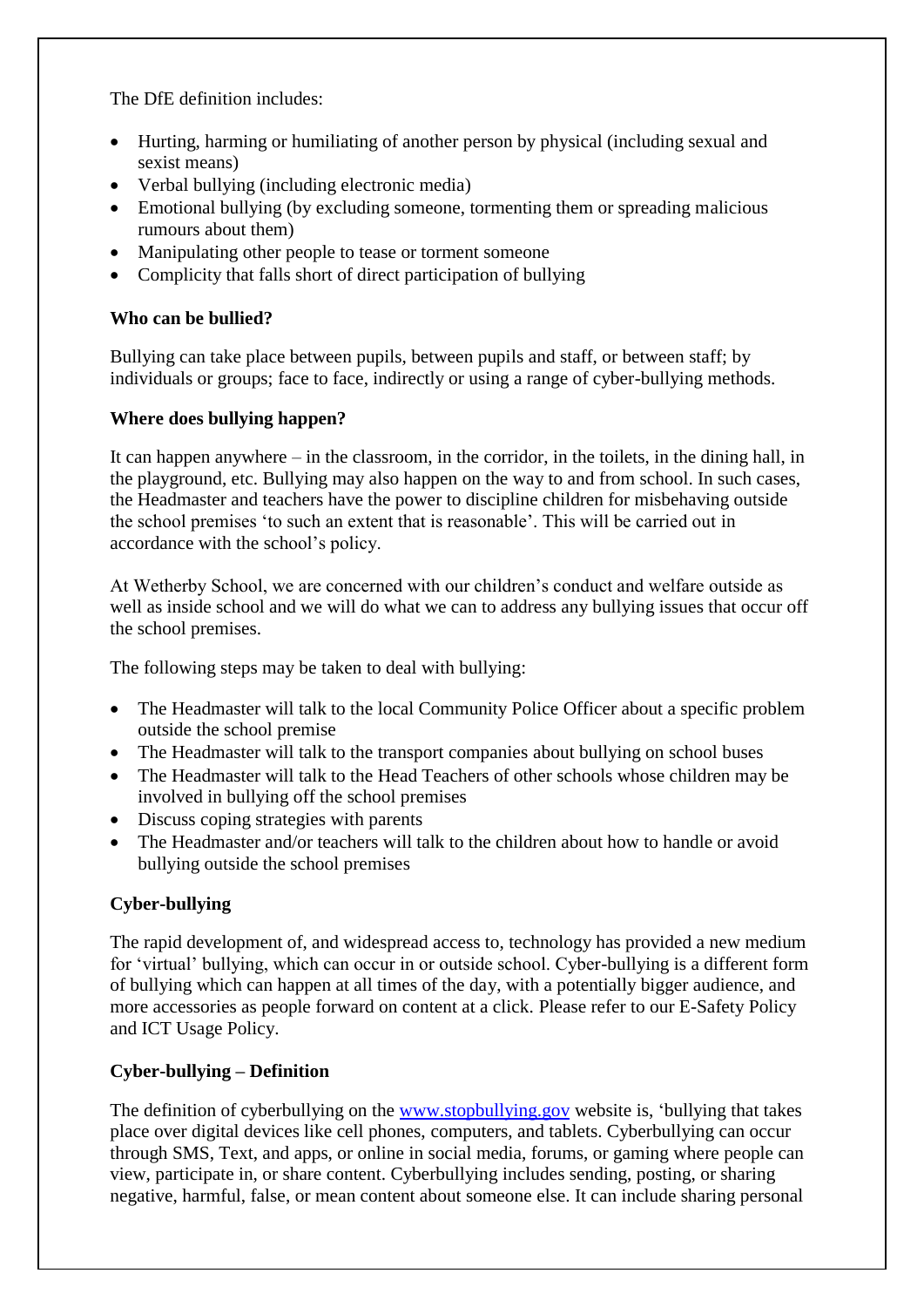or private information about someone else causing embarrassment or humiliation. Some cyberbullying crosses the line into unlawful or criminal behaviour.'

Cyber-bullying is:

- The sending or posting of harmful or cruel messages, texts, videos or images
- Using the internet, including, but not limited to, social networking sites such as Facebook, Instagram, Twitter, Snapchat, email and blogs, gaming, wikis, text messages, twitter posts and instant messages to send cruel messages, texts, videos or images
- Tampering or interfering with electronic files or data
- Setting up or promoting inappropriate websites
- Inappropriate sharing of images from webcams or mobile phones

## **Cyber-bullying – preventative measures**

Wetherby School:

- Expects all pupils and staff to adhere to its charter for the safe use of the internet. Certain sites are blocked by our filtering system and pupils' use is monitored by the Smoothwall web filtering system
- May impose sanctions for the misuse, or attempted misuse of the internet
- Adheres to the UK Safer Internet Centre [https://www.saferinternet.org.uk/advice](https://www.saferinternet.org.uk/advice-centre/teachers-and-school-staff)[centre/teachers-and-school-staff](https://www.saferinternet.org.uk/advice-centre/teachers-and-school-staff) regarding E-teaching and the internet
- Offers guidance on the safe use of social networking sites and cyber-bullying as part of the E-safety module in Learning for Life lessons and in computing lessons, which covers blocking and removing contacts from "buddy'' lists.
- Offers guidance on keeping names, addresses, passwords, mobile phone numbers and other personal details safe
- Children are not allowed to bring in mobile phones or other electronic devices into school without permission from the Headmaster
- Provides workshops for children about cyber-bullying
- Provides annual training for staff and parents on e-safety

Please refer to Childnet International - <http://www.childnet.com/> and beat bullying websites [http://www.bullying.co.uk/,](http://www.bullying.co.uk/) where necessary.

#### **Signs and Symptoms**

A boy may indicate by signs or behaviour that he is being bullied. Adults should be aware of these possible signs and that they should investigate further if a boy:

- is unwilling to go to school (school phobic) or begins to truant
- is frightened of walking to or from school
- does not want to go to school on the school bus
- begs to be driven to school
- changes their usual routine / route to school
- becomes withdrawn, anxious, or lacking in confidence
- starts stammering
- attempts or threatens to run away
- cries himself to sleep at night or has nightmares or has difficulties sleeping
- $\bullet$  feels ill in the morning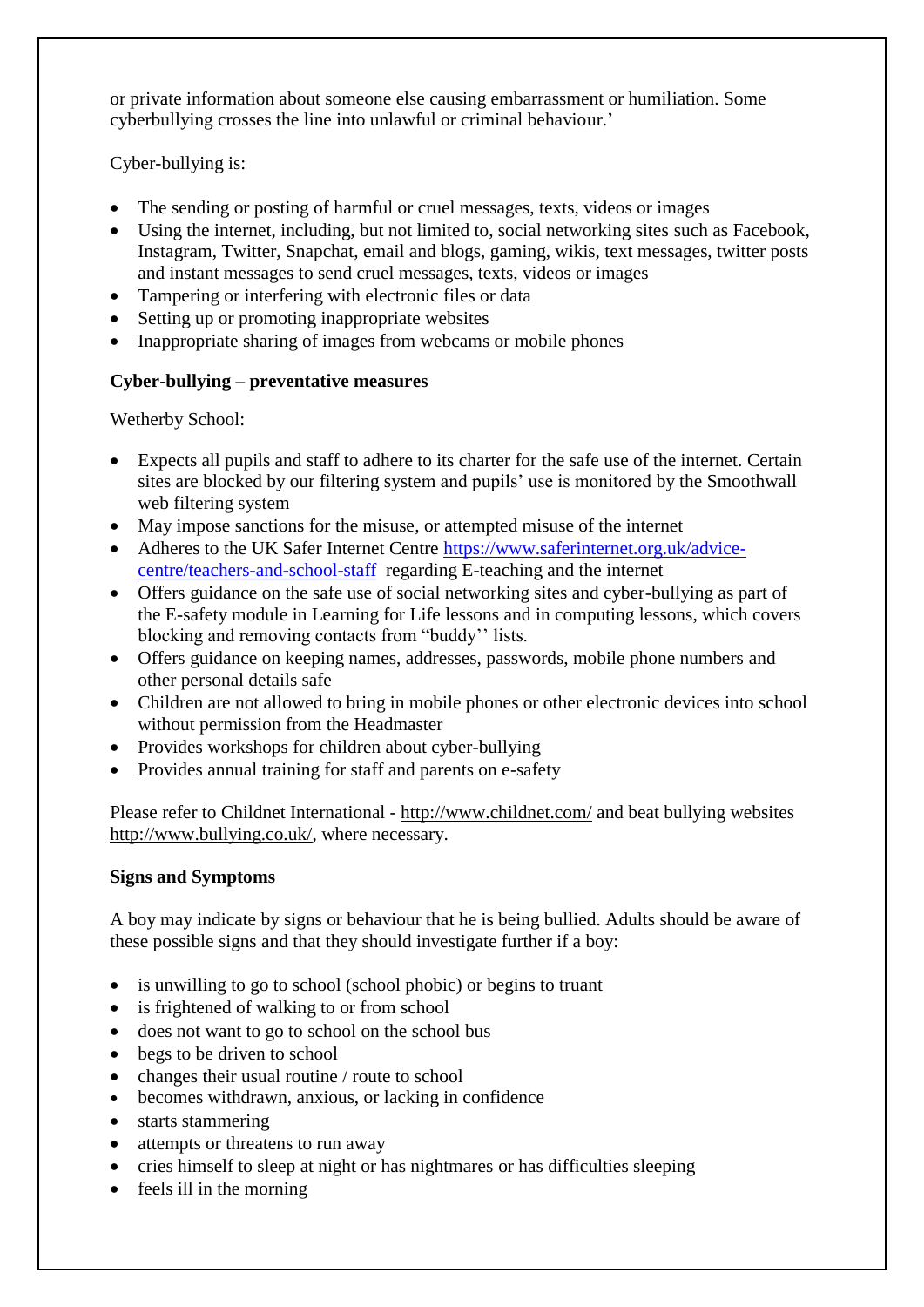- begins to underperform in school work
- comes home with clothes torn or books damaged
- has possessions which are damaged or "go missing"
- asks for money or starts stealing money (to pay bully)
- comes home hungry (money, snacks, sandwiches have been stolen)
- has unexplained cuts or bruises
- becomes aggressive, disruptive or unreasonable
- is bullying other children or siblings
- stops eating
- is frightened to say what is wrong
- gives improbable excuses for any of the above
- starts swearing or using aggressive language for no apparent reason
- starts bed wetting
- Talking of suicide or running away
- displaying repressed body language and poor eye contact

Some of these signs and symptoms could indicate other problems, but bullying should be considered a possibility and should be taken seriously and investigated as soon as possible.

#### **Procedures for reporting and responding to bullying incidents**

All staff will respond calmly and consistently to all allegations and incidents of bullying at Wetherby School. This will also include cyber-bullying. They will be taken seriously by all staff and dealt with impartially and promptly. All those involved will have the opportunity to be heard. Staff will protect and support all children involved whilst allegations and incidents are investigated and resolved. The following step-by-step procedure will be used for reporting and responding to bullying allegations or incidents:

- All incidents of bullying must be reported to the Headmaster
- The incidents will be recorded by staff on Pastoral Care Concern sheets. These will be kept in the Pastoral Care Concerns File on the staff shared area and will also be recorded on the anti-bullying log. The Assistant Head (Pastoral) and Assistant Head (Wellbeing) and Deputy Head (DSL) must also be made aware of this
- In all cases parents, of both the victim/s and the bully/bullies, will be informed and will be invited to come into school for a meeting with the class teacher and to discuss the problem. The Headmaster and/or the Assistant Head (Pastoral) will be informed of these meetings and will attend if necessary
- $\bullet$  Staff will make sure the victim(s) feels safe
- Appropriate advice will be given to help the victim(s)
- Staff will listen and speak to all children involved about the incident separately
- The problem will be identified and possible solutions suggested
- Staff will attempt to adopt a problem solving approach which will move children on from them having to justify their behaviour
- Appropriate action will be taken quickly to end the bullying behaviour or threats of bullying
- Staff will make it clear to the bully in no uncertain terms that their behaviour is unacceptable
- The bully (bullies) will be asked to apologise. Other consequences may take place and appropriate sanctions applied. Attempts will be made to reconcile the pupils
- An attempt will be made, and support given, to help the bully (bullies) understand the seriousness of their behaviour and that it must change for the better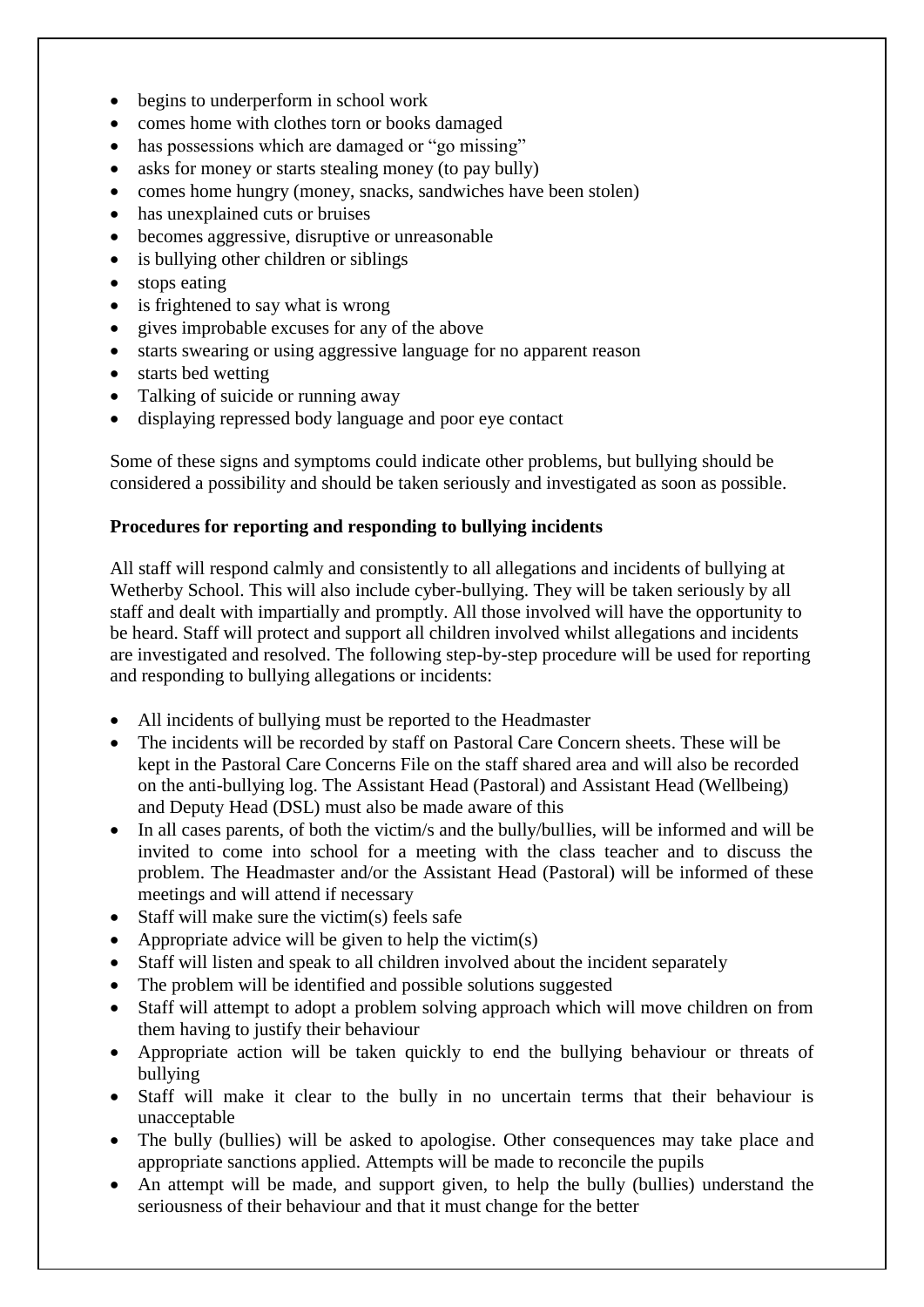- After the incident has been investigated and dealt with, each case will be monitored to ensure repeated bullying does not take place
- Bullying incidents will be discussed regularly at staff meetings.
- If necessary and appropriate, Social Services or the Police will be consulted.

## **The following sanctions may be used**:

- Apologise to the victim(s) verbally or in writing
- Lose privileges
- Lose playtimes (stay with class teacher)
- Spend playtimes and lunchtimes with an adult
- Go on a self-improvement report
- Report to the Headmaster or Assistant Head (Pastoral)
- Be withdrawn from participation in school visit, clubs and events not essential to the curriculum.
- Fixed term exclusion
- Permanent exclusion

## **Strategies for the prevention and reduction of bullying**

Whole school initiatives and proactive teaching strategies will be used throughout the school to develop a positive learning environment with the aim of reducing the opportunities for bullying to occur. These can include:

- Each class agreeing on their own set of class rules at the start of each academic year. These rules must be displayed in the classroom. It is also important to discuss rewards and sanctions to celebrate and reinforce positive behaviour and deter unacceptable behaviour
- Learning for life lessons incorporating bullying/being a good friend from Reception to Year 3 will be used to support this policy
- Form time and assemblies on bullying issues
- Implementation of the rules of being a Wetherby Ambassador
- Participation in Anti-Bullying week eg. Odd Sock Day
- Constant and regular focus on being Wetherby Ambassadors
- Constant and regular promotion of kindness to others
- Appropriate staffing levels will be maintained during play time, indoor play and golden time
- Setting up of a circle of friends support network where a small group of children volunteer to help and support an individual experiencing difficulties
- Children writing stories and poems and drawing pictures about bullying
- Children being read stories about bullying
- Using drama activities and role-plays to help children be more assertive and teach them strategies to help them deal with bullying situations
- Prominently displaying anti-bullying posters produced by the children around the school
- Using praise and rewards to reinforce good behaviour
- Encouraging the whole school community to model appropriate behaviour towards one another
- Organising anti-bullying training for all staff
- The contact details for ChildLine will be clearly available to the boys
- Working with the wider community such as the police and children's services where bullying is particularly serious or persistent and where a criminal offence may have been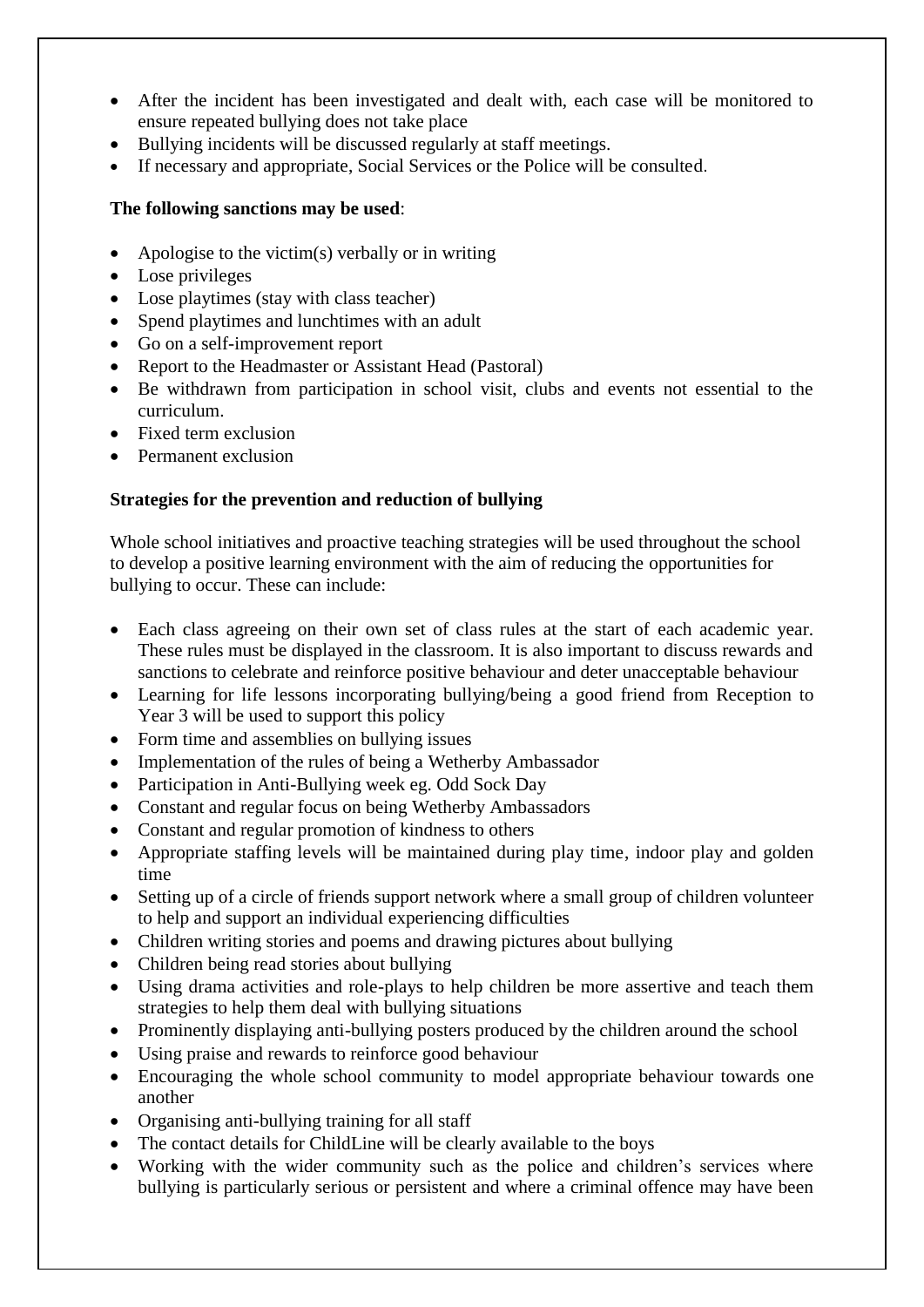committed. Where necessary we will also work with other agencies and the wider community to tackle bullying that is happening outside school

- Creating an inclusive environment where pupils can openly discuss the cause of their bullying, without fear of further bullying or discrimination
- Celebrating successes to build on the positive ethos of the school
- Regularly evaluating approaches to bullying

## **Behaviour and Discipline Policy**

Through linking our Behaviour and Discipline Policy and our Anti-bullying Policy, we have created a positive environment where pupils treat one another and the school staff with respect. Values of respect for staff and other pupils, an understanding of the value of education and a clear understanding of how our actions affect others permeate the whole school environment. These values are constantly reinforced.

#### **Safeguarding children and young people**

Under the Children Act 1989 a bullying incident should be addressed as a child protection concern when there is 'reasonable cause to suspect that a child is suffering, or is likely to suffer, significant harm'. Where this is the case, staff should report their concerns to the Designated Safeguarding Lead immediately who will refer the matter to Children and Family Services. Even where safeguarding is not considered to be an issue, schools may need to draw on a range of external services to support the pupil who is experiencing bullying, or to tackle any underlying issue which has contributed to a child doing the bullying.

## **The Prevent Duty**

As part of Wetherby School's ongoing safeguarding and child protection duties, we are fully behind the Government's Prevent Duty. Please refer to our Safeguarding Policy for further information.

#### **Fundamental British Values**

The DfE have recently reinforced the need 'to create and enforce a clear and rigorous expectation on all schools to promote the fundamental British values of democracy, the rule of law, individual liberty and mutual respect and tolerance of those with different faiths and beliefs.'

The Government set out its definition of British values in the 2015 Prevent Strategy (revised 2021)

<https://www.gov.uk/government/publications/prevent-duty-guidance> and these values are revised when necessary. At Wetherby School these values are reinforced regularly across all areas of the curriculum and the day to day life of the school. Please refer to the Fundamental British Values Policy.

#### **Monitoring and evaluation of the policy**

To ensure this policy is effective, it will be monitored and evaluated annually by the Headmaster, the Deputy Head and Assistant Head (Pastoral). Pastoral Care Concern sheets will be used to gauge the effectiveness of the policy. Following an annual review, any amendments will be made to the policy and all teaching and non teaching staff will be informed.